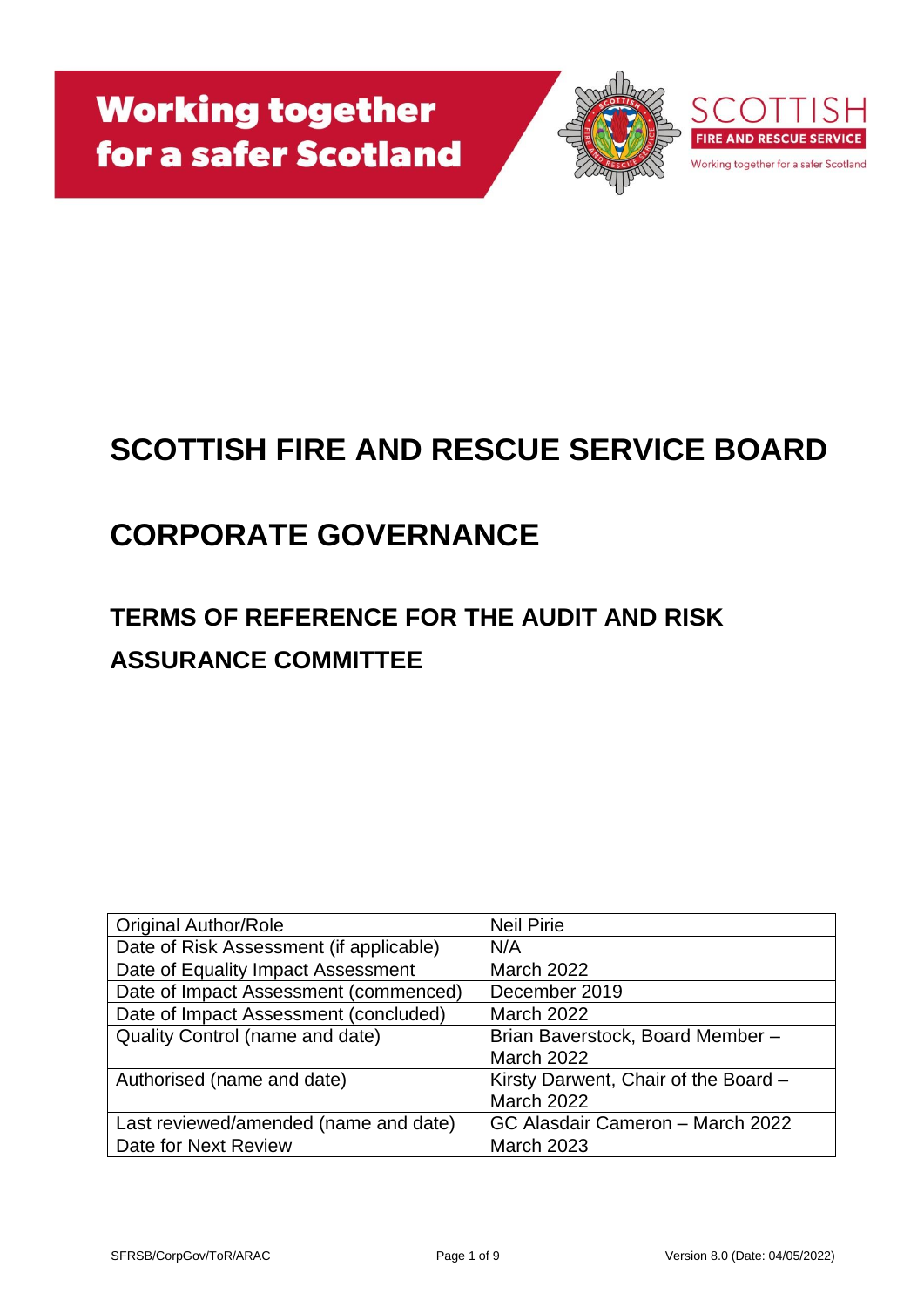

# **SCOTTISH FIRE AND RESCUE SERVICE BOARD**

# **CORPORATE GOVERNANCE**

**TERMS OF REFERENCE FOR THE AUDIT AND RISK ASSURANCE COMMITTEE**

- **1. [INTRODUCTION](#page-2-0)**
- **2. [MEMBERSHIP](#page-2-1)**
- **3. [REPORTING](#page-3-0)**
- **4. [RESPONSIBILITIES](#page-3-1)**
- **5. [RIGHTS](#page-4-0)**
- **6. [ACCESS](#page-5-0)**
- **7. [MEETINGS](#page-5-1)**
- **8. [RELATIONSHIP TO OTHER COMMITTEES](#page-6-0)**
- **9. [INFORMATION REQUIREMENTS](#page-6-1)**

**APPENDIX 1 – [COMMITTEE MEMBERSHIP](#page-7-0)**

**APPENDIX 2 – [LIST OF INFORMATION REQUIREMENTS](#page-8-0)**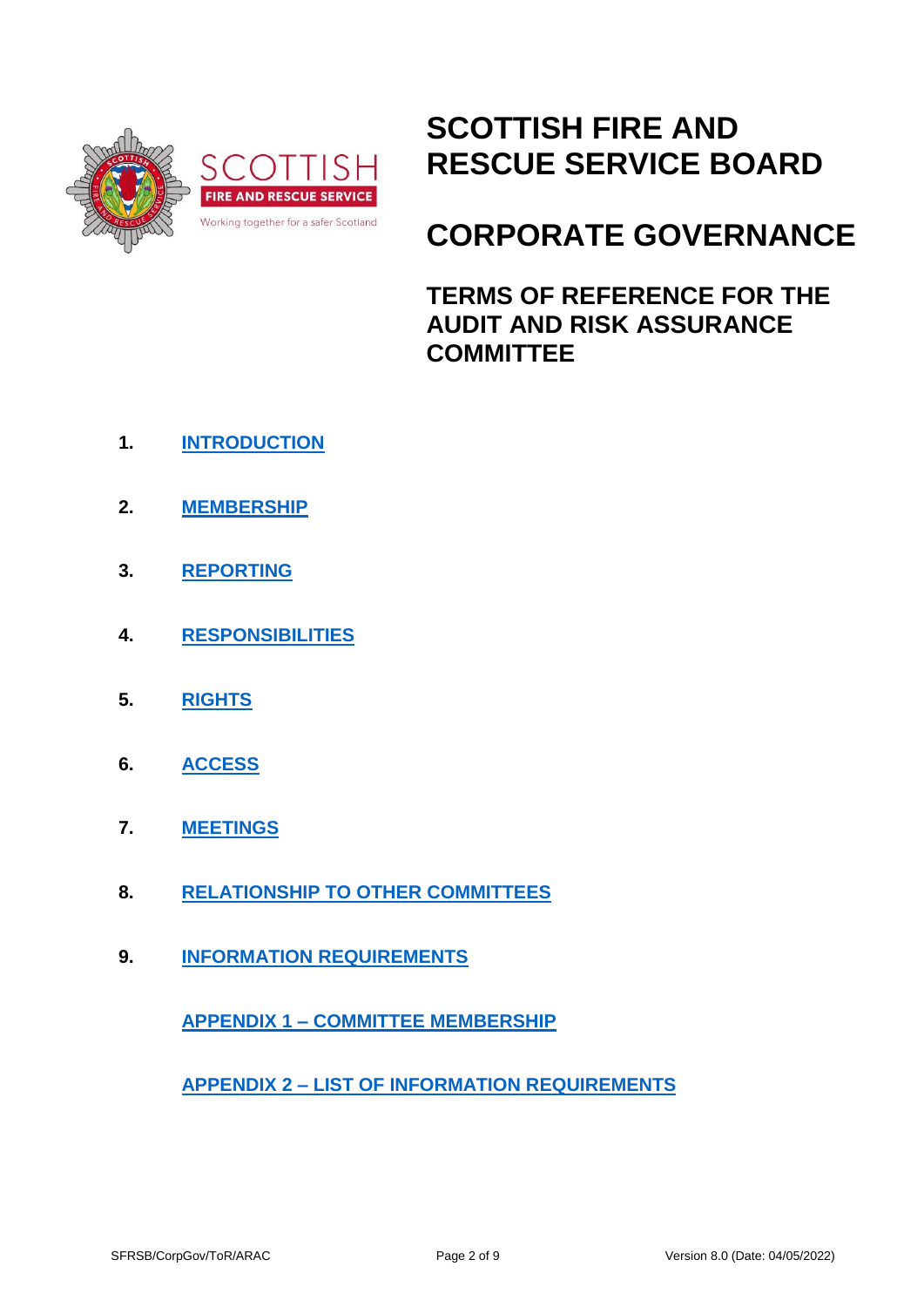#### <span id="page-2-0"></span>**1. INTRODUCTION**

- 1.1 The Scottish Fire and Rescue Service (SFRS) have established a Committee of the Board, known as the Audit and Risk Assurance Committee ("the Committee").
- 1.2 The overall purpose of the Committee is to provide independent assurance to the Board and the Accountable Officer on the adequacy and effectiveness of the policies, procedures and systems relating to internal controls, risk management and governance. Central to this role is the Committee's assessment of the comprehensiveness, reliability and integrity of assurances it receives.
- 1.3 The Committee is authorised by the Board to make decisions within their limits of responsibilities under these Terms of Reference.
- 1.4 Along with all staff, the Board and its Committees have a key part to play embedding and living ['Our Values'](https://www.firescotland.gov.uk/media/1136497/sfrs-values-framework.pdf), Safety, Teamwork, Respect and Innovation.

# <span id="page-2-1"></span>**2. MEMBERSHIP**

- 2.1 The Committee will comprise five members appointed by the Board, including a Chair and Deputy Chair. The Committee will be supported by the Accountable Officer and other staff, as appropriate to the agenda.
- 2.2 The Board is to ensure that the Chair and Members have the relevant expertise, experience, training, development and support.
- 2.3 The Committee may invite representatives of related partner organisations, as appropriate, to Committee meetings to assist with the work of the Committee.
- 2.4 The composition and effectiveness of the Committee will be reviewed annually by the Board. A full list of the membership is detailed in [Appendix 1.](#page-7-0)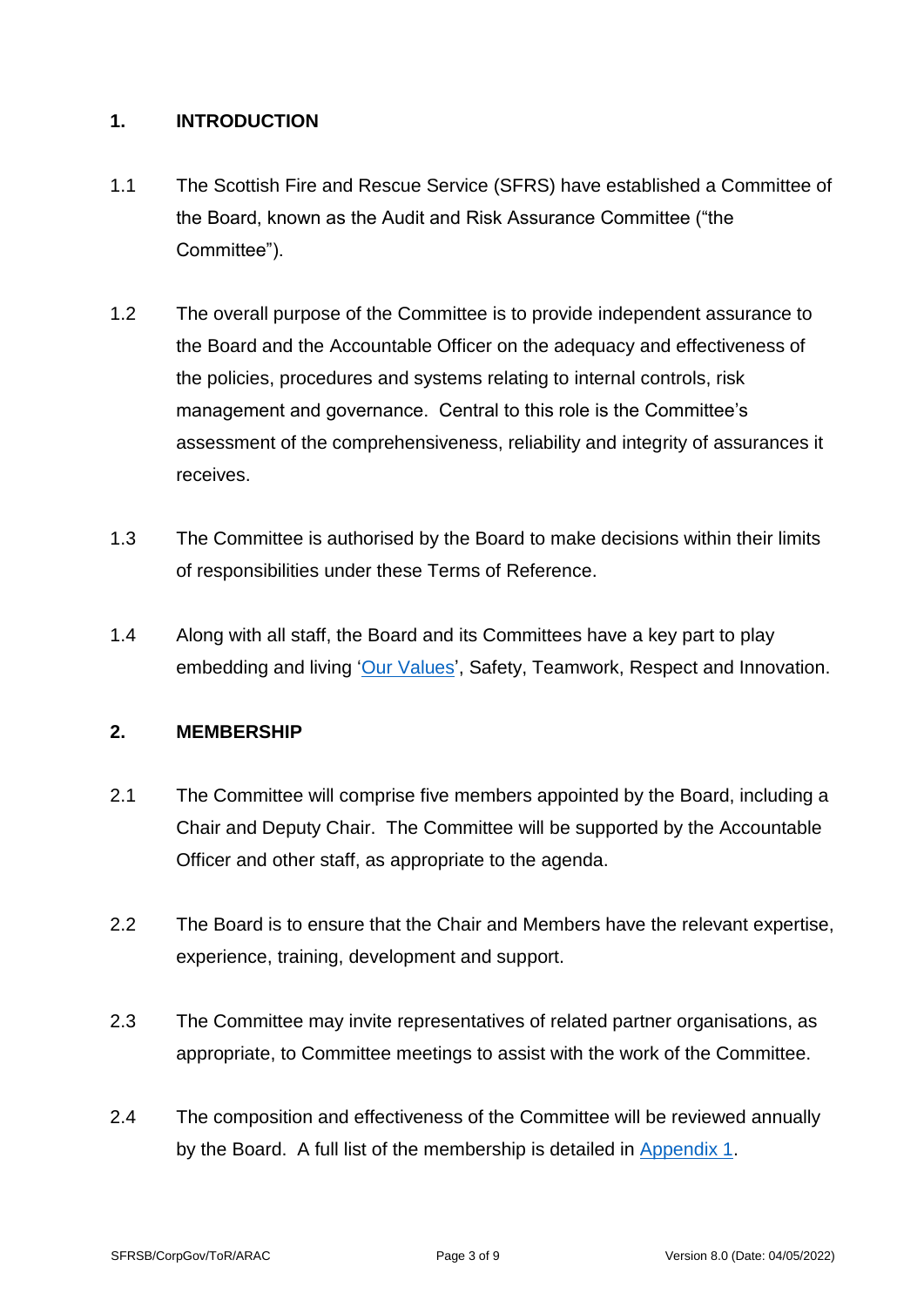#### <span id="page-3-0"></span>**3. REPORTING**

- 3.1 Minutes of the meetings of the Committee will be submitted to meetings of the Board. The Committee may submit special reports to the Board as required.
- 3.2 The Committee will provide the Board and Accountable Officer with an Annual Report, timed to support finalisation of the accounts and the Annual Governance Statement, summarising its conclusions from the work it has conducted throughout the reporting year.

# <span id="page-3-1"></span>**4. RESPONSIBILITIES**

- <span id="page-3-2"></span>4.1 The primary responsibility of the Committee is to effectively scrutinise, challenge and ensure continuous improvement, while also advising and supporting the Board and Accountable Officer on the appropriateness of the:
- Strategic processes for risk management, including risk appetite, the control environment and governance;
- Annual governance statement and effectiveness of the internal control environment;
- Effectiveness of the Assurance Framework
- Accounting policies, the accounts, and the annual report for the organisation, including the process for the review of the accounts prior to submission for audit, levels of error identified, and management's letter of representation to the external auditors;
- Planned activity and results of both internal and external audit;
- Adequacy of management response to issues identified by audit activity, including external audit's management letter/report;
- Adequacy of management response to risks identified through the strategic risk register pertinent to the business of the Committee;
- Assurance that other committees are undertaking scrutiny of risk as appropriate through an overview of which risks are being scrutinised by each Committee,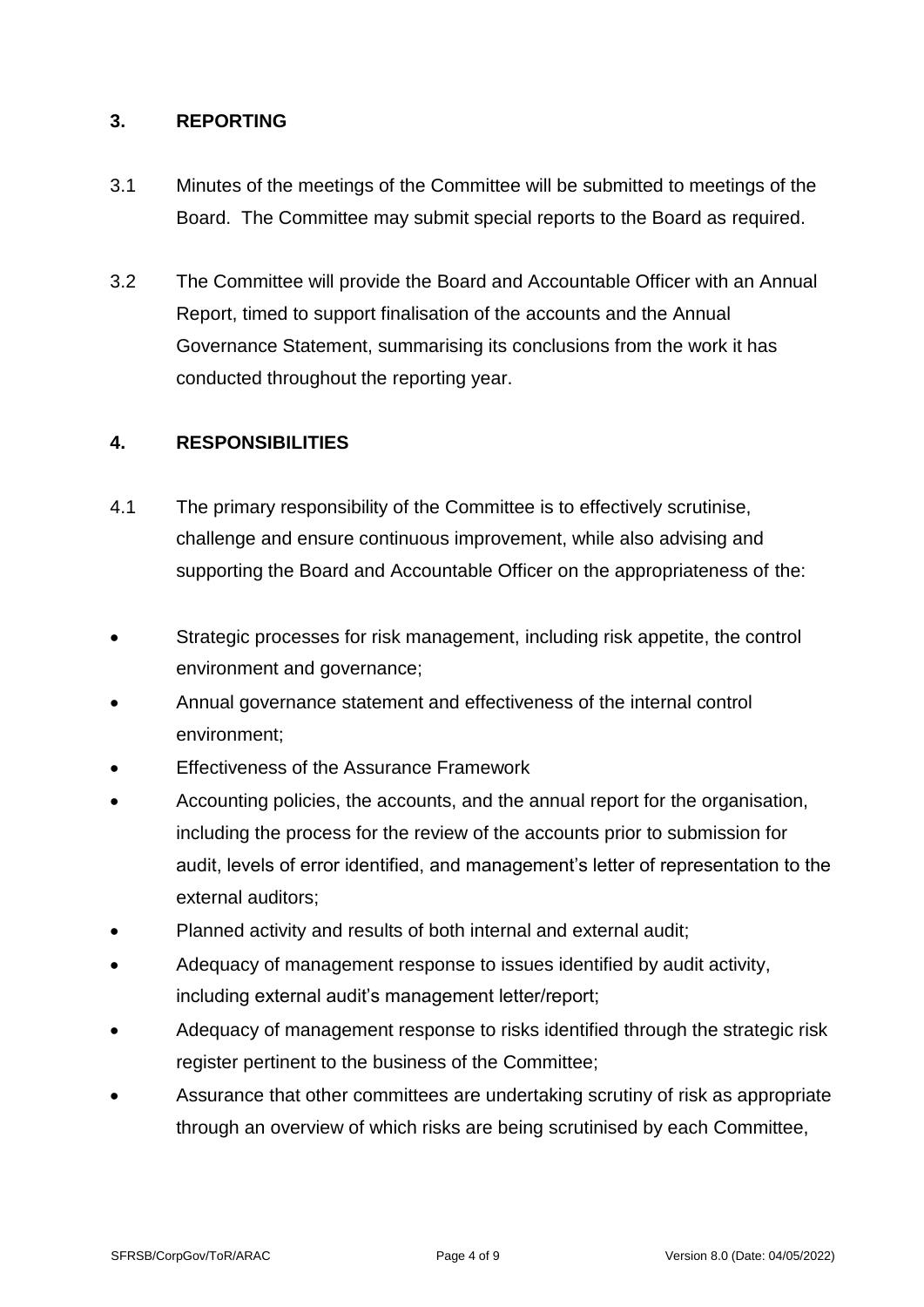receiving a progress update on request against aligned Strategic Risks for all the Committees as captured within the Strategic Risk Register;

- Assurances relating to the corporate governance requirements for the organisation and forward planning in this area, aligned to the SFRS Good Governance Framework and best practice.
- Proposals for tendering for either internal audit services or for purchase of nonaudit services from contractors who provide audit services; and
- Anti-fraud and corruption policies, whistleblowing processes and arrangements for special investigations.
- 4.2 The broad areas of responsibility give the Committee scope to continually monitor and review Audit and Risk Assurance related matters as deemed necessary.
- 4.3 The Committee will also periodically review its own effectiveness and report the results of that review to the Board and Accountable Officer.
- 4.4 All Committees must endeavour to avoid duplication of work of other Committees by focusing on specific delegated areas of responsibility. Overall co-ordination of work is overseen by the Integrated Governance Forum – [section 8.2.](#page-6-2)

# <span id="page-4-0"></span>**5. RIGHTS**

5.1 The Committee is authorised by the Board to make decisions within their limits of responsibilities under these Terms of Reference, as detailed within [Section](#page-3-2)  [4.1.](#page-3-2) This however is subject to ensuring that any decision made does not adversely impact on the Strategic Direction of the SFRS, which will continue to be subject to SFRS Board scrutiny and governance arrangements.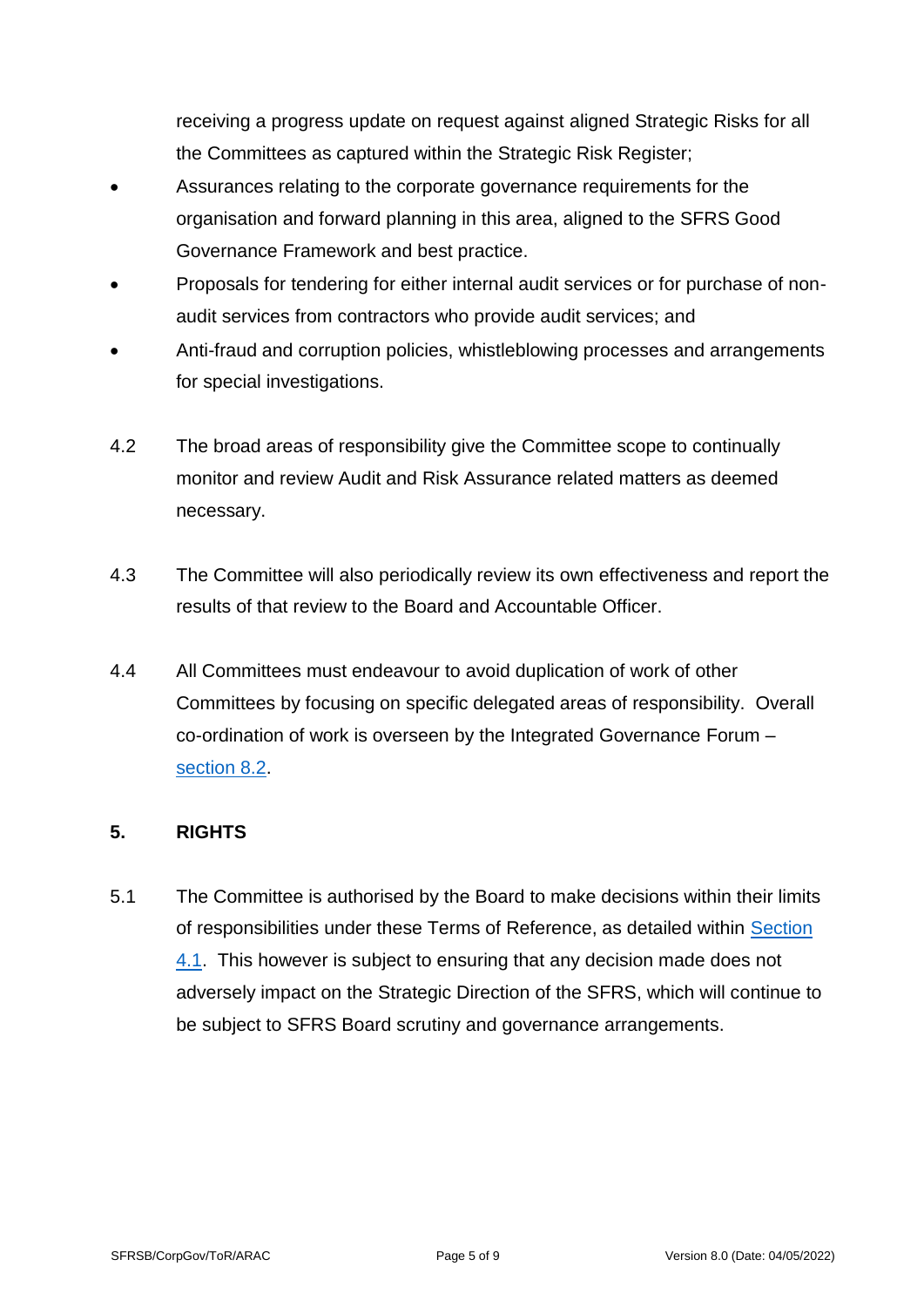#### 5.2 The Committee may:

- Scrutinise the delegated areas of responsibility referred to in [Section 4](#page-3-1) above;
- Invite additional members for a limited period to provide specialist assistance. However, where there is associated expense, this must have prior approval from the Chair of the Board and Accountable Officer;
- Procure specialist advice at the expense of the organisation, subject to budgets agreed by the Chair of the Board and Accountable Officer;
- Approve previous Committee minutes at the next Committee meeting;
- Hold private workshop sessions as required for development purposes and to accommodate organisational input and support.

# <span id="page-5-0"></span>**6. ACCESS**

6.1 Members of Strategic Leadership Team, Internal Audit and External Audit will have free and confidential access to the Chair of the Audit and Risk Assurance **Committee.** 

# <span id="page-5-1"></span>**7. MEETINGS**

- 7.1 The procedures for meetings are:
- To meet formally and in public at least on a quarterly basis;
- To consider and agree, in line with the Standing Orders, whether any item on the Agenda needs to be considered in private;
- For the Chair of the Committee, in consultation with Members, may request an additional meeting if considered necessary;
- A minimum of 3 Committee members will be present for the meetings to be deemed quorate;
- In the absence of the Chair, the Deputy Chair will assume the responsibilities of the Chair. In both their absence and in agreement with the remaining three Committee members present any one member is authorised to assume the role of Chair for the duration of the meeting;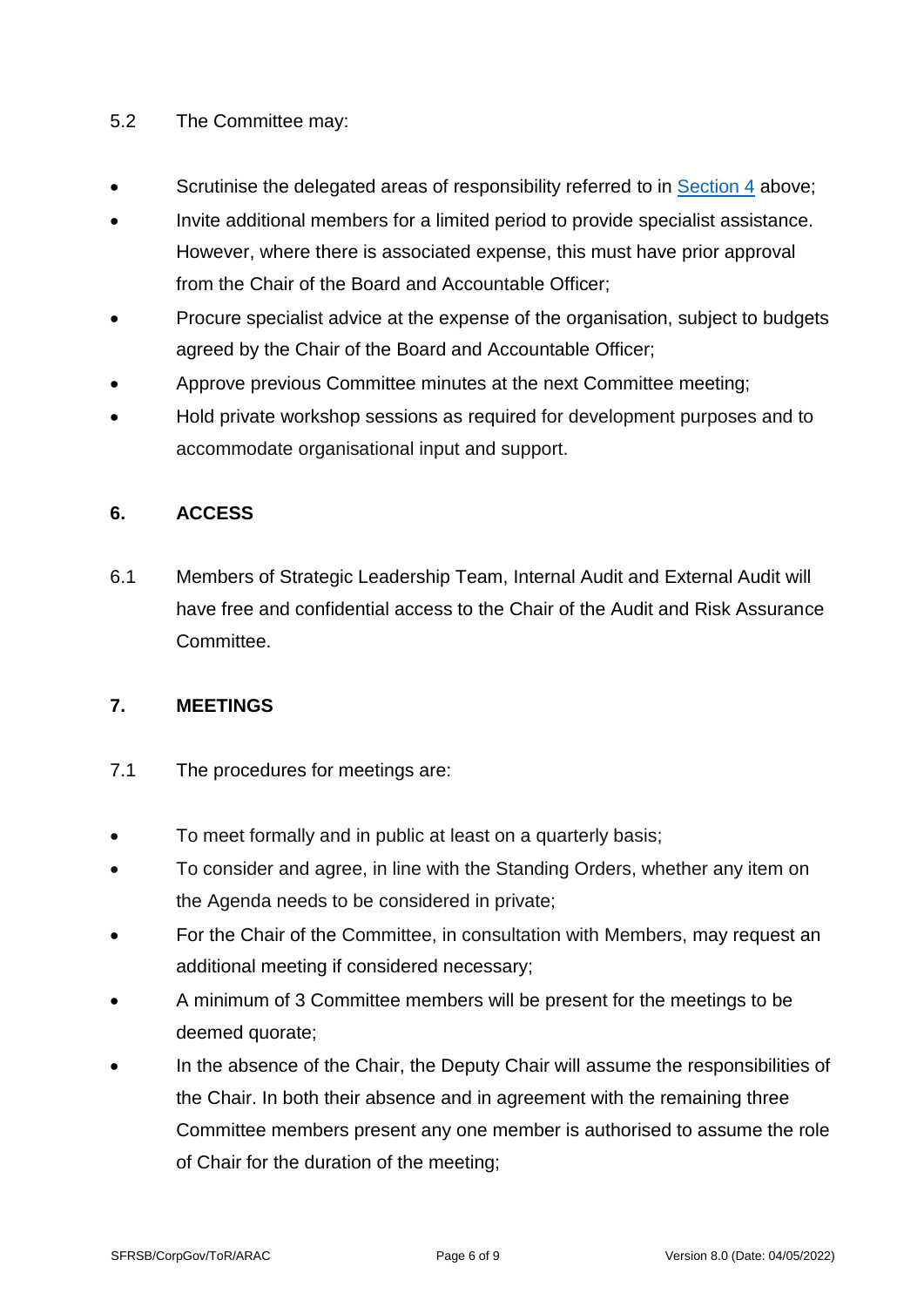- The Committee may ask any other officials of the organisation to attend, to assist it with its discussions on any particular matter;
- The Committee may ask any or all of those who normally attend, but who are not Members, to withdraw to facilitate open and frank discussion of particular matters;
- The Board or Accountable Officer may ask the Committee to convene further meetings to discuss particular issues on which they want the Committee's advice.

# <span id="page-6-0"></span>**8. RELATIONSHIP TO OTHER COMMITTEES**

- 8.1 The Committee will have strategic relationships with these Committees:
- Service Delivery;
- People;
- Change.
- <span id="page-6-2"></span>8.2 The Integrated Governance Forum will assist by reviewing and co-ordinating intended outcomes between Committees, to prevent duplication and ensure alignment of business, capturing any common themes across all Committees.

# <span id="page-6-1"></span>**9. INFORMATION REQUIREMENTS**

9.1 A list of suggested minimum requirements for the inputs which should be provided to the Committee is contained within [Appendix 2.](#page-8-0)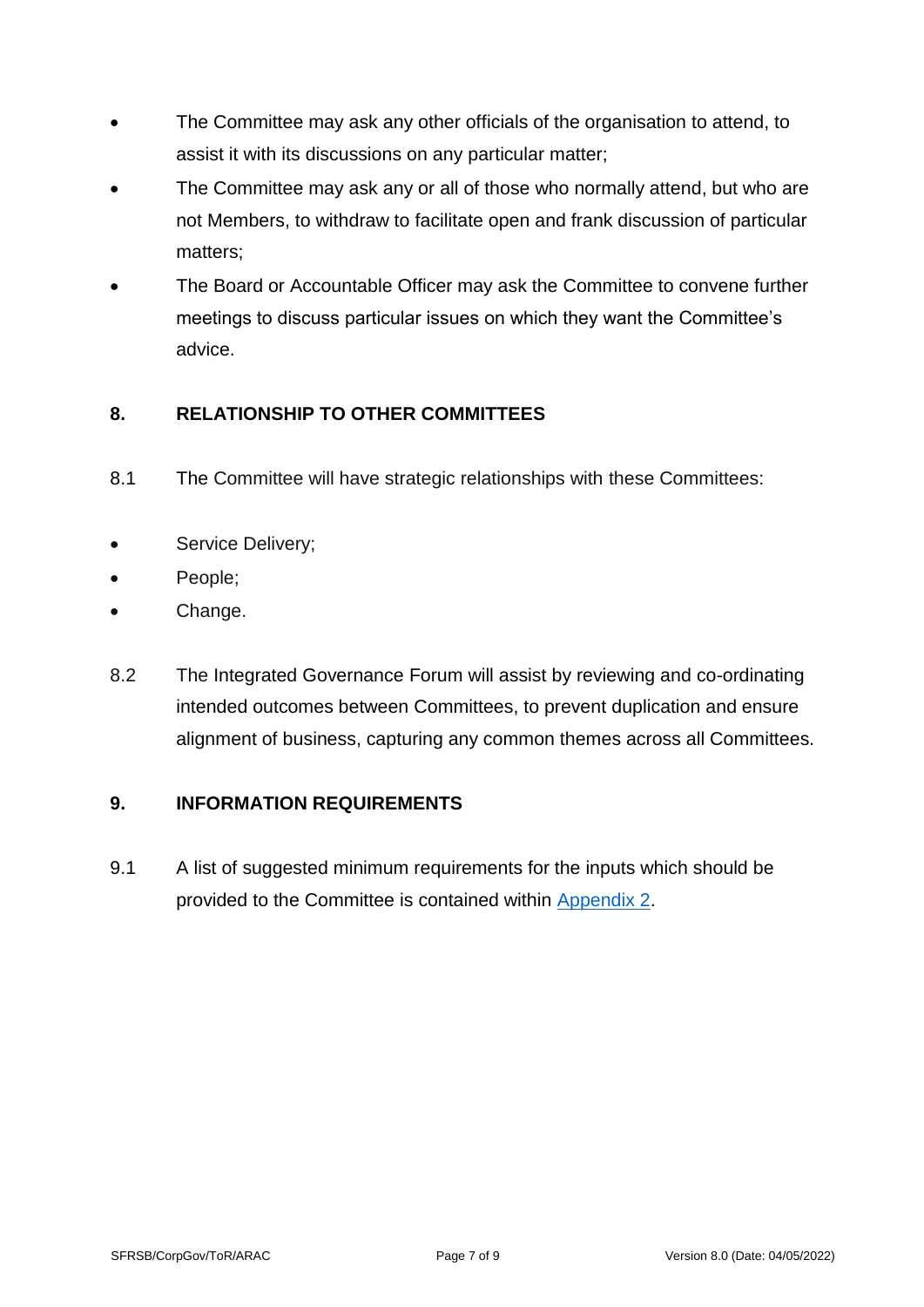# <span id="page-7-0"></span>**APPENDIX 1 – COMMITTEE MEMBERSHIP**

# **Members**

• 5 Board members.

#### **Others in attendance**

- Chief Officer Accountable Officer;
- Deputy Chief Officer (in absence of the Accountable Officer);
- Acting Director of Finance and Procurement;
- Internal Audit;
- External Audit;
- Board Support;
- Other representation, as appropriate and by invite.